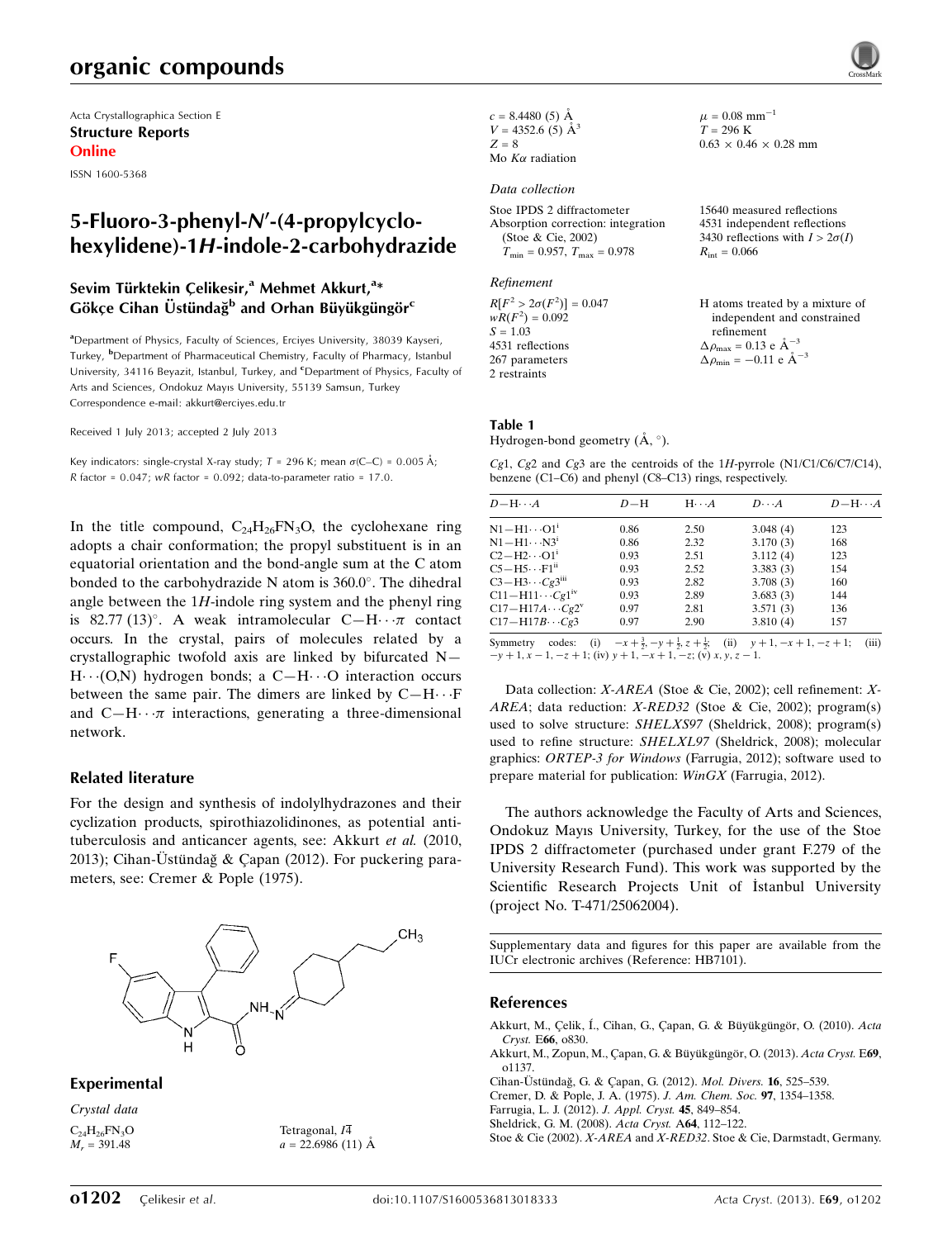# **supporting information**

*Acta Cryst.* (2013). E**69**, o1202 [doi:10.1107/S1600536813018333]

## **5-Fluoro-3-phenyl-***N***′-(4-propylcyclohexylidene)-1***H***-indole-2-carbohydrazide**

## Sevim Türktekin Çelikesir, Mehmet Akkurt, Gökçe Cihan Üstündağ and Orhan Büyükgüngör

### **S1. Comment**

Recently our work has been focused on the design and synthesis of novel indolylhydrazones and their cyclization products spirothiazolidinones as potential antituberculosis and anticancer agents (Akkurt *et al.*, 2010, 2013; Cihan-Üstündağ & Çapan, 2012). Within this context, we here report the synthesis and crystal structure of the title compound.

As shown in Fig. 1, the (C16–C21) cyclohexane ring of the title compound adopts a chair conformation with the puckering parameters of Q(T) = 0.540 (4) Å,  $\theta$  = 176.6 (4) ° and  $\varphi$  = 129 (12) °. The 1*H*-indole ring system makes a dihedral angle of 82.77 (13)  $\degree$  with the C8–C13 phenyl ring. The N1–C14–C15–O1, N1–C14–C15–N2, C14–C15–N2– N3, C15–N2–N3–C16, N2–N3–C16–C17 and C19–C22–C23–C24 torsion angles are 11.3 (4), -167.4 (3), 174.2 (2), 174.8 (3), -1.1 (5) and 176.7 (5)  $^{\circ}$ , respectively.

In the crystal, molecules are linked by N—H···O, N—H···N, C—H···O, C—H···F hydrogen bonds, forming layers parallel to the (110) plane (Table 1, Fig. 2). In addition,  $C$ —H… $\pi$  interactions also contribute to the cohesion of the crystal packing.

## **S2. Experimental**

A mixture of 5-fluoro-3-phenyl-1*H*-indole-2-carbohydrazide (0.005 mol) and 4-propyl cyclohexanone (0.007 mol) was refluxed in 15 ml ethanol for 5 h. The precipitate obtained was purified by recrystallization from an ethanol-water mixture to yield colourless prisms.

Yield: 78%, mp.: 446–447.5 K. IR(KBr): *v*<sub>max</sub> 3366, 3243 (N—H), 1690 (C=O) cm<sup>-1. 1</sup>H-NMR (DMSO-d<sub>6</sub>/500 MHz): δ 0.78–0.88 (m and t, 4H, J= 7.3 Hz, 4-CH<sub>2</sub>CH<sub>2</sub>CH<sub>3</sub>, CH/CH<sub>2</sub>-cyc.\*), 1.04–1.07 (m, 1H, CH/CH<sub>2</sub>-cyc.), 1.15 (br. d, 2H, J=6.3 Hz, 4-CH<sub>2</sub>CH<sub>2</sub>CH<sub>3</sub>-cyc.), 1.27 (br. quin, 2H, 4-CH<sub>2</sub>CH<sub>2</sub>CH<sub>3</sub>-cyc.), 1.47 (br. d, 2H,J=14.9 Hz, CH/CH<sub>2</sub>-cyc.), 1.59 (d, 1H, J=12.7 Hz, CH/CH2-cyc.), 1.70–1.88 (m, 2H, CH/CH2-cyc.), 2.13 (s, 1H, CH/CH2-cyc.), 2.30 (s, 1H, CH/CH2 cyc.), 7.12 (br. t, 2H, J=8.8 Hz, H4, H6-ind.), 7.42–7.50 (m, 6H, H7, 3-C6H5-ind.), 9.44 (s, 1H, CONH), 12.02 (s, 1H, NH) p.p.m.. <sup>13</sup>C-NMR (Proton decoupled, DMSO-d<sub>6</sub>/100 MHz): δ 14.61 (4-CH<sub>2</sub>CH<sub>3</sub>-CH<sub>2</sub>CH<sub>3</sub>-cyc.), 20.05 (4-CH<sub>2</sub>CH<sub>2</sub>CH<sub>3</sub>cyc.), 25.83 (CH<sub>2</sub>-cyc.), 32.00 (CH<sub>2</sub>-cyc.), 33.03 (CH<sub>2</sub>-cyc.), 34.43 (CH<sub>2</sub>-cyc.), 35.91 (CH-cyc.), 38.18 (4-CH<sub>2</sub>CH<sub>2</sub>-CH<sub>2</sub>cyc.), 105.02 (d, J=23.7 Hz, C4-ind.), 113.17 (d, J=26.0 Hz, C6-ind.), 114.28 (C7-ind.), 117.96 (C3-ind.), 127.36 (d, C3aind.), 127.89 (3-C<sub>6</sub>H<sub>5</sub>(C4)-ind.), 129.46 (3-C<sub>6</sub>H<sub>5</sub>(C3,C5)-ind.), 129.99 (C2-ind.), 130.53 (3-C<sub>6</sub>H<sub>5</sub>(C2,C6)-ind.), 132.79\*\*  $(C7a$ -ind.),  $133.72**$  (3-C<sub>6</sub>H<sub>5</sub>(C1)-ind.), 158.03 (C=N), 158.08 (d, J=233.6 Hz, C5-ind.), 161.94 (C=O) p.p.m.. MS  $(APCI+)$  m/*z*(%) 392 (MH<sup>+</sup>, 90). Analysis calculated for C<sub>24</sub>H<sub>26</sub>FN<sub>3</sub>O : C, 73.63; H, 6.69; N, 10.73%. Found: C, 73.43; H, 6.62; N, 10.51%.(\*cyc.=cyclohexylidene, br.=broad, quin.=quintet, ind.=indole, \*\* interchangeable).

### **S3. Refinement**

H atoms bonded to C atoms and the H atom (N1)H1 of the one of the two amide groups were positioned geometrically with C—H = 0.93 - 0.98 Å, and N—H = 0.86 Å and refined using a riding model with  $U_{iso}(H) = 1.2$  or  $1.5U_{eq}(C,N)$ . The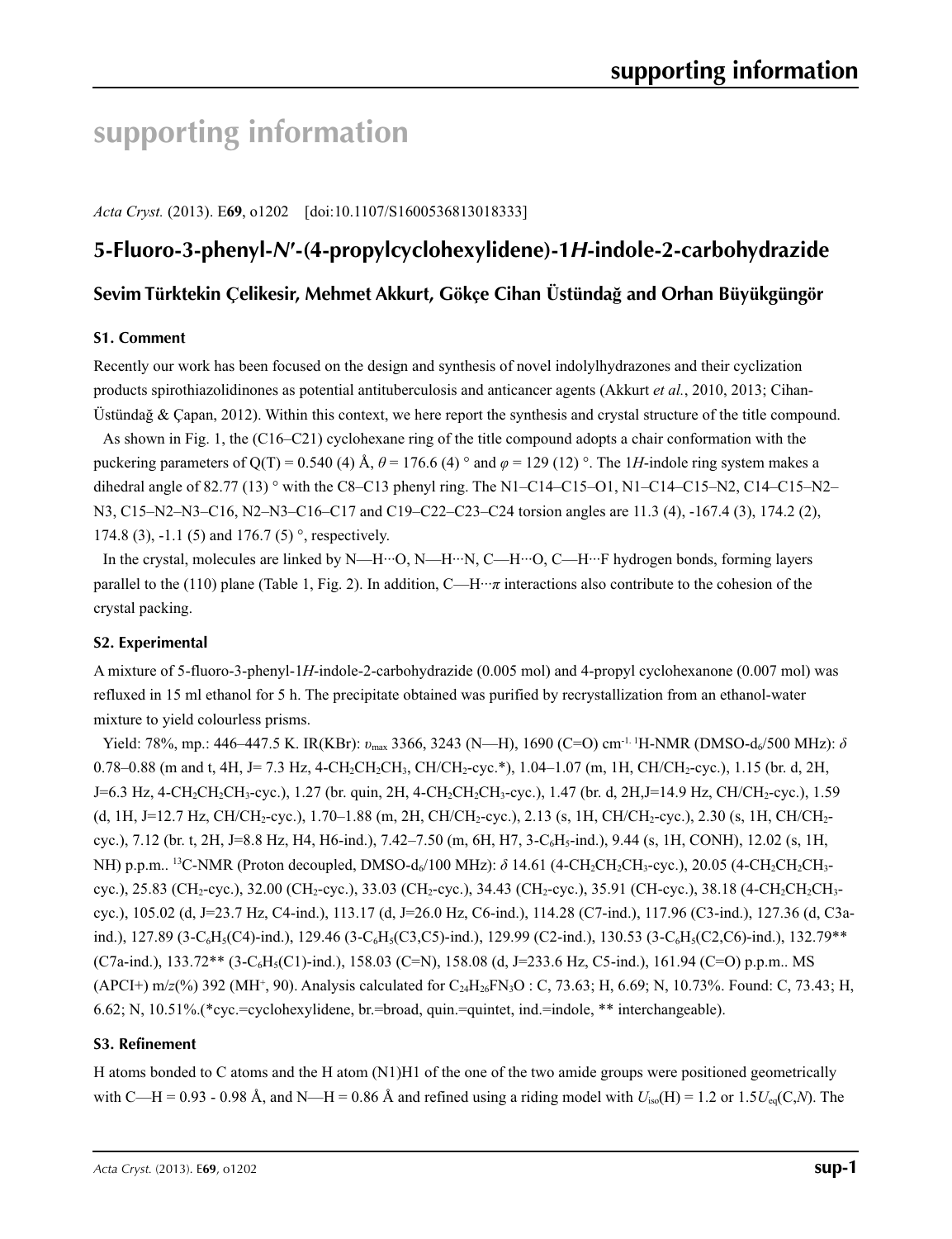H atom (N2)H2A of the second groups were found in a difference Fourier map, restrained with N—H = 0.86 (2) Å and refined with  $U_{\text{iso}} = 1.2 U_{\text{eq}}(N)$ . The absolute structure was indeterminate in the present experiment.



## **Figure 1**

The molecular structure of (I) with displacement ellipsoids for non-H atoms drawn at the 30% probability level.



## **Figure 2**

View of the packing and hydrogen bondings of the title compound, down the [001]-axis. H atoms not participating in hydrogen bonding have been omitted for clarity.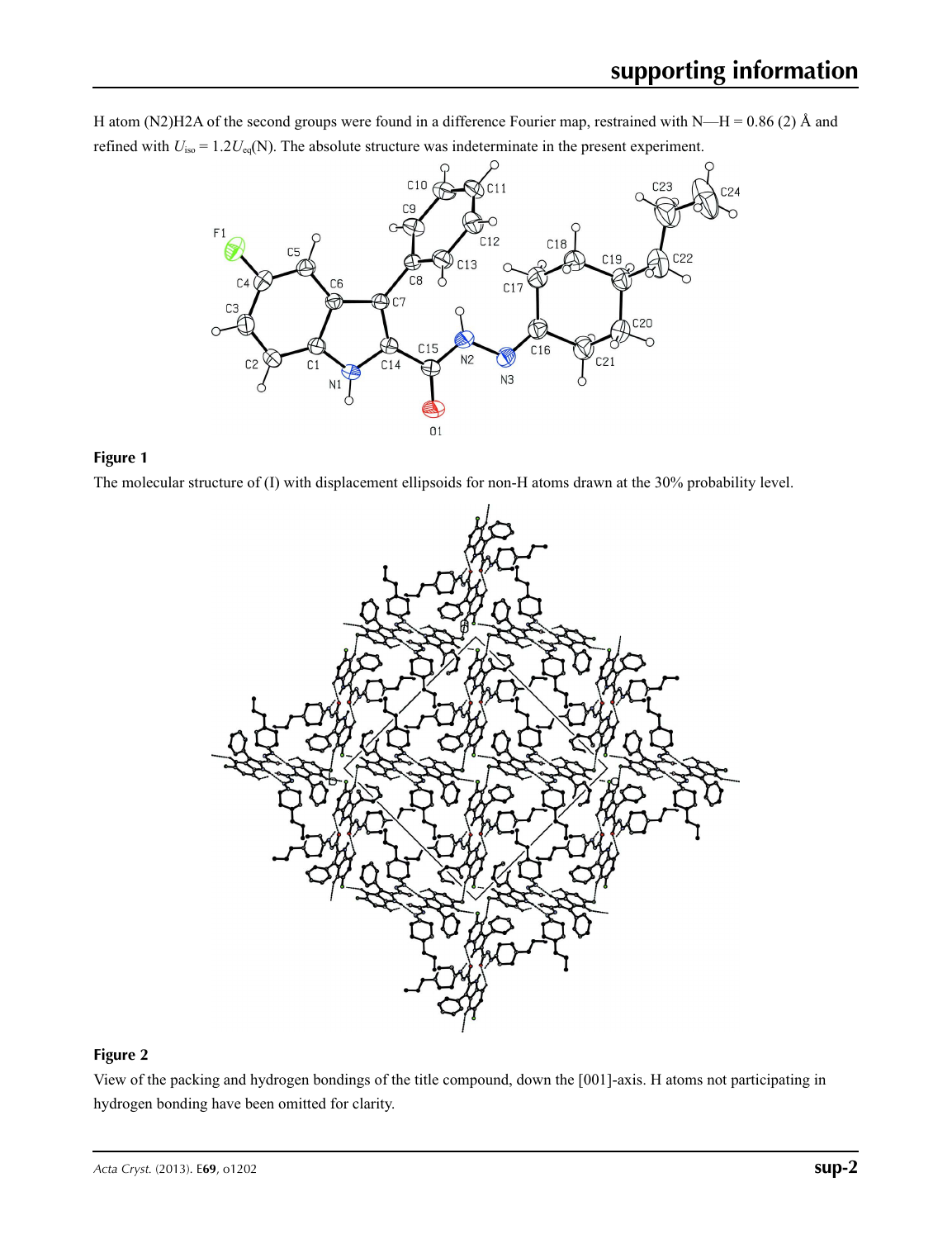### **5-Fluoro-3-phenyl-***N***′-(4-propylcyclohexylidene)-1***H***-indole-2-carbohydrazide**

 $D_x = 1.195$  Mg m<sup>-3</sup>

 $\theta$  = 2.5–27.4°  $\mu = 0.08$  mm<sup>-1</sup>  $T = 296 \text{ K}$ Prism, colourless  $0.63 \times 0.46 \times 0.28$  mm

 $R_{\text{int}} = 0.066$ 

 $h = -28 \rightarrow 27$  $k = -28 \rightarrow 28$  $l = -10 \rightarrow 10$ 

Mo *Kα* radiation,  $\lambda = 0.71073$  Å Cell parameters from 20884 reflections

 $T_{\min} = 0.957$ ,  $T_{\max} = 0.978$ 15640 measured reflections 4531 independent reflections 3430 reflections with  $I > 2\sigma(I)$ 

 $\theta_{\text{max}} = 26.5^{\circ}, \theta_{\text{min}} = 2.5^{\circ}$ 

#### *Crystal data*

 $C_{24}H_{26}FN_{3}O$  $M_r$  = 391.48 Tetragonal, *I*4 Hall symbol: I -4  $a = 22.6986(11)$  Å  $c = 8.4480(5)$  Å  $V = 4352.6$  (5) Å<sup>3</sup>  $Z = 8$  $F(000) = 1664$ 

#### *Data collection*

| Stoe IPDS 2                                       |
|---------------------------------------------------|
| diffractometer                                    |
| Radiation source: sealed X-ray tube, 12 x 0.4     |
| mm long-fine focus                                |
| Plane graphite monochromator                      |
| Detector resolution: 6.67 pixels mm <sup>-1</sup> |
| $\omega$ -scans                                   |
| Absorption correction: integration                |
| (Stoe & Cie, 2002)                                |
|                                                   |

#### *Refinement*

| Refinement on $F^2$             | Hydrogen site location: mixed                                |
|---------------------------------|--------------------------------------------------------------|
| Least-squares matrix: full      | H atoms treated by a mixture of independent                  |
| $R[F^2 > 2\sigma(F^2)] = 0.047$ | and constrained refinement                                   |
| $wR(F^2) = 0.092$               | $W = 1/[\Sigma^2(FO^2) + (0.0396P)^2 + 0.3772P]$             |
| $S = 1.03$                      | WHERE $P = (FO^2 + 2FC^2)/3$                                 |
| 4531 reflections                | $(\Delta/\sigma)_{\text{max}}$ < 0.001                       |
| 267 parameters                  | $\Delta \rho_{\text{max}} = 0.13 \text{ e } \text{\AA}^{-3}$ |
| 2 restraints                    | $\Delta \rho_{\rm min} = -0.11$ e Å <sup>-3</sup>            |
|                                 |                                                              |

### *Special details*

**Geometry**. Bond distances, angles *etc*. have been calculated using the rounded fractional coordinates. All su's are estimated from the variances of the (full) variance-covariance matrix. The cell e.s.d.'s are taken into account in the estimation of distances, angles and torsion angles

**Refinement**. Refinement on  $F^2$  for ALL reflections except those flagged by the user for potential systematic errors. Weighted *R*-factors  $wR$  and all goodnesses of fit *S* are based on  $F^2$ , conventional *R*-factors *R* are based on *F*, with *F* set to zero for negative  $F^2$ . The observed criterion of  $F^2 > \sigma(F^2)$  is used only for calculating -*R*-factor-obs *etc*. and is not relevant to the choice of reflections for refinement. *R*-factors based on  $F^2$  are statistically about twice as large as those based on  $F$ , and *R*-factors based on ALL data will be even larger.

*Fractional atomic coordinates and isotropic or equivalent isotropic displacement parameters (Å<sup>2</sup>)* 

|                | $\mathcal{X}$ |             | z            | $U_{\rm iso}*/U_{\rm eq}$ |  |
|----------------|---------------|-------------|--------------|---------------------------|--|
| F1             | 0.95641(9)    | 0.05822(8)  | 0.6774(3)    | 0.0742(7)                 |  |
| O <sub>1</sub> | 0.77085(10)   | 0.26762(14) | 0.0944(4)    | 0.1013(11)                |  |
| N <sub>1</sub> | 0.80598(10)   | 0.18855(10) | 0.3230(3)    | 0.0513(8)                 |  |
| N2             | 0.84810(11)   | 0.24602(12) | $-0.0590(3)$ | 0.0588(9)                 |  |
| N <sub>3</sub> | 0.83121(11)   | 0.28546(12) | $-0.1750(3)$ | 0.0608(9)                 |  |
| C <sub>1</sub> | 0.83656(11)   | 0.15385(12) | 0.4270(4)    | 0.0476(9)                 |  |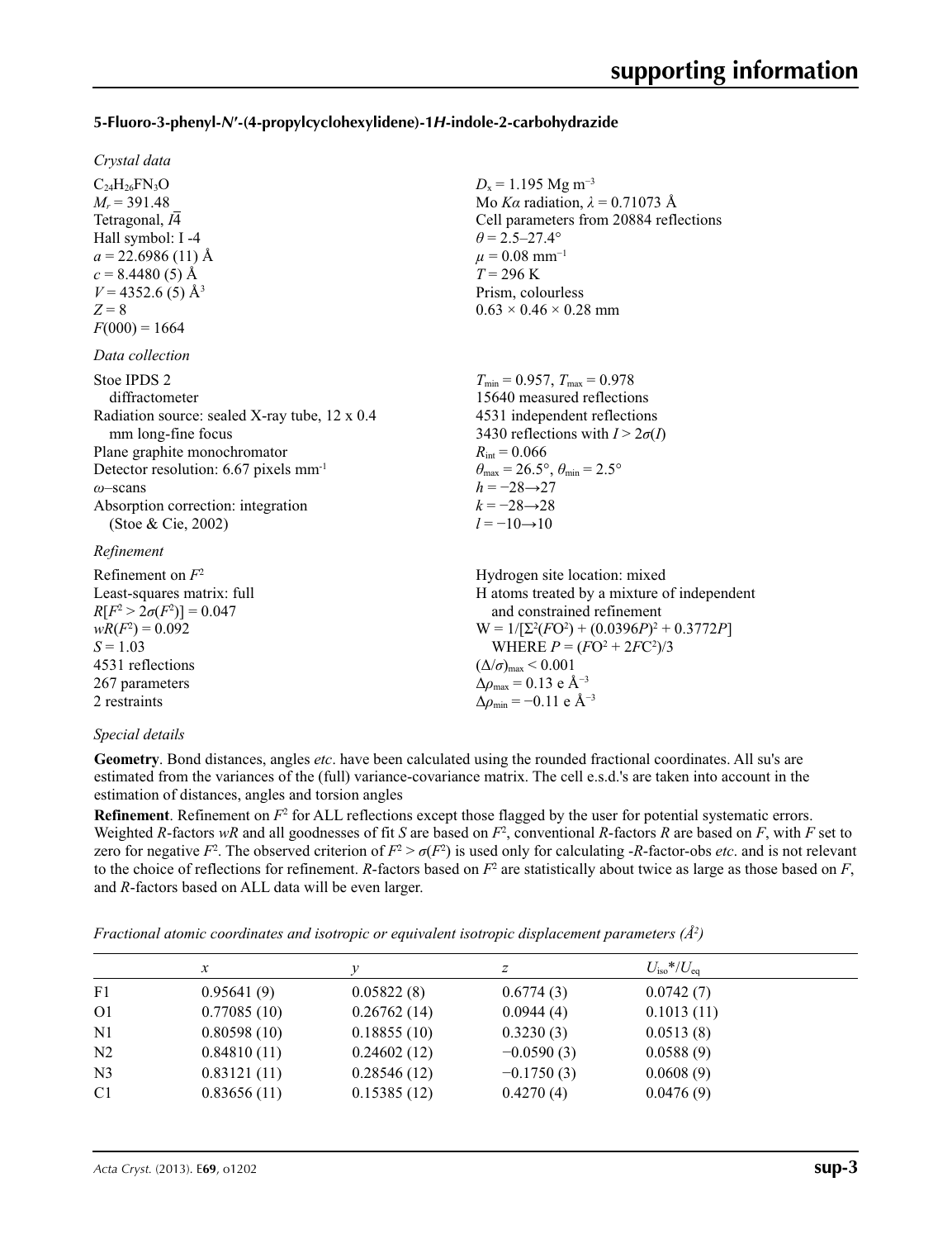| C <sub>2</sub>  | 0.82036(14) | 0.13032(13) | 0.5733(4)    | 0.0587(10)  |
|-----------------|-------------|-------------|--------------|-------------|
| C <sub>3</sub>  | 0.86172(14) | 0.09835(13) | 0.6542(4)    | 0.0605(11)  |
| C <sub>4</sub>  | 0.91761(14) | 0.09077(12) | 0.5911(4)    | 0.0559(10)  |
| C <sub>5</sub>  | 0.93519(12) | 0.11312(12) | 0.4498(4)    | 0.0507(9)   |
| C6              | 0.89358(11) | 0.14621(11) | 0.3643(3)    | 0.0432(8)   |
| C7              | 0.89623(11) | 0.17781(11) | 0.2192(3)    | 0.0428(8)   |
| C8              | 0.94986(11) | 0.18498(11) | 0.1185(3)    | 0.0443(9)   |
| C9              | 0.96716(13) | 0.14270(14) | 0.0110(4)    | 0.0584(11)  |
| C10             | 1.01697(14) | 0.15077(16) | $-0.0816(4)$ | 0.0665(11)  |
| C11             | 1.05025(13) | 0.20044(16) | $-0.0662(4)$ | 0.0667(11)  |
| C12             | 1.03435(15) | 0.24189(17) | 0.0407(5)    | 0.0777(14)  |
| C13             | 0.98449(13) | 0.23467(14) | 0.1336(4)    | 0.0634(11)  |
| C14             | 0.84140(11) | 0.20304(11) | 0.1986(3)    | 0.0465(9)   |
| C15             | 0.81674(12) | 0.24211(14) | 0.0752(4)    |             |
|                 |             |             |              | 0.0566(10)  |
| C16             | 0.86492(14) | 0.29068(14) | $-0.2948(4)$ | 0.0592(11)  |
| C17             | 0.92192(15) | 0.26047(14) | $-0.3283(4)$ | 0.0687(11)  |
| C18             | 0.97104(15) | 0.30538(16) | $-0.3529(4)$ | 0.0723(12)  |
| C19             | 0.95600(16) | 0.35201(15) | $-0.4750(4)$ | 0.0673(11)  |
| C20             | 0.89727(17) | 0.38012(17) | $-0.4386(5)$ | 0.0780(12)  |
| C21             | 0.84788(16) | 0.33486(19) | $-0.4175(5)$ | 0.0830(14)  |
| C22             | 1.0046(2)   | 0.3974(2)   | $-0.4948(5)$ | 0.0937(16)  |
| C <sub>23</sub> | 1.0627(2)   | 0.3747(3)   | $-0.5558(8)$ | 0.131(3)    |
| C <sub>24</sub> | 1.1078(3)   | 0.4215(4)   | $-0.5818(8)$ | 0.169(4)    |
| H1              | 0.77000     | 0.19950     | 0.33440      | $0.0620*$   |
| H2              | 0.78280     | 0.13620     | 0.61440      | $0.0700*$   |
| H2A             | 0.8751(11)  | 0.2227(12)  | $-0.060(3)$  | $0.060(9)*$ |
| H <sub>3</sub>  | 0.85230     | 0.08170     | 0.75150      | $0.0730*$   |
| H <sub>5</sub>  | 0.97300     | 0.10680     | 0.41120      | $0.0610*$   |
| H9              | 0.94520     | 0.10830     | 0.00050      | $0.0700*$   |
| H10             | 1.02770     | 0.12210     | $-0.15470$   | $0.0800*$   |
| H11             | 1.08360     | 0.20580     | $-0.12860$   | $0.0800*$   |
| H12             | 1.05710     | 0.27570     | 0.05200      | $0.0930*$   |
| H13             | 0.97430     | 0.26350     | 0.20680      | $0.0760*$   |
| H17A            | 0.91790     | 0.23630     | $-0.42240$   | $0.0830*$   |
| H17B            | 0.93190     | 0.23480     | $-0.24040$   | $0.0830*$   |
| <b>H18A</b>     | 0.97950     | 0.32450     | $-0.25280$   | $0.0870*$   |
| H18B            | 1.00640     | 0.28490     | $-0.38620$   | $0.0870*$   |
| H19             | 0.95180     | 0.33180     | $-0.57680$   | $0.0810*$   |
| H20A            | 0.88690     | 0.40670     | $-0.52400$   | $0.0930*$   |
| H20B            | 0.90080     | 0.40320     | $-0.34250$   | $0.0930*$   |
| H21A            | 0.81190     | 0.35470     | $-0.38560$   | $0.1000*$   |
| H21B            | 0.84050     | 0.31500     | $-0.51730$   | $0.1000*$   |
| H22A            | 0.99070     | 0.42770     | $-0.56670$   | $0.1130*$   |
| H22B            | 1.01140     | 0.41600     | $-0.39310$   | $0.1130*$   |
| H23A            | 1.07820     | 0.34630     | $-0.48090$   | $0.1570*$   |
|                 |             |             |              | $0.1570*$   |
| H23B            | 1.05600     | 0.35430     | $-0.65500$   |             |
| H24A            | 1.11610     | 0.44090     | $-0.48330$   | $0.2030*$   |
| H24B            | 1.09310     | 0.44970     | $-0.65680$   | $0.2030*$   |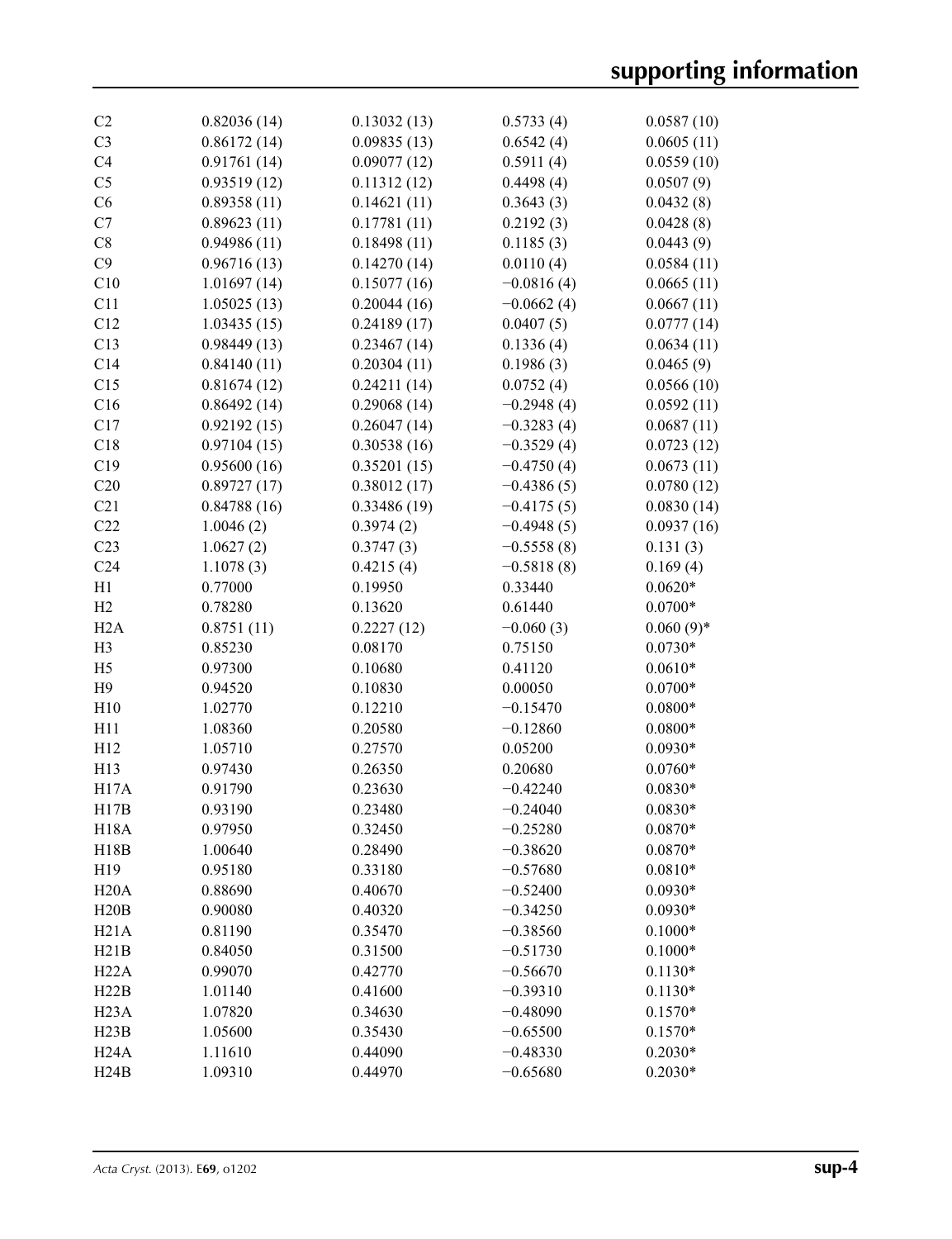# **supporting information**

| H24C            | 1.14330                                  |            | 0.40400    | $-0.62200$    | $0.2030*$     |               |
|-----------------|------------------------------------------|------------|------------|---------------|---------------|---------------|
|                 | Atomic displacement parameters $(\AA^2)$ |            |            |               |               |               |
|                 | $U^{11}$                                 | $U^{22}$   | $U^{33}$   | $U^{12}$      | $U^{13}$      | $U^{23}$      |
| F1              | 0.0820(13)                               | 0.0652(11) | 0.0755(13) | 0.0059(9)     | $-0.0167(10)$ | 0.0183(10)    |
| O <sub>1</sub>  | 0.0639(15)                               | 0.135(2)   | 0.105(2)   | 0.0507(15)    | 0.0263(15)    | 0.0539(19)    |
| N1              | 0.0347(11)                               | 0.0569(14) | 0.0623(15) | 0.0076(10)    | 0.0116(11)    | 0.0062(12)    |
| N2              | 0.0488(14)                               | 0.0670(16) | 0.0605(16) | 0.0165(13)    | $-0.0026(13)$ | 0.0149(14)    |
| N <sub>3</sub>  | 0.0486(13)                               | 0.0740(17) | 0.0599(16) | 0.0073(12)    | $-0.0061(14)$ | 0.0195(14)    |
| C1              | 0.0434(14)                               | 0.0435(14) | 0.0558(17) | 0.0010(11)    | 0.0067(14)    | $-0.0004(14)$ |
| C2              | 0.0553(17)                               | 0.0578(17) | 0.0630(19) | 0.0022(14)    | 0.0196(16)    | 0.0060(16)    |
| C <sub>3</sub>  | 0.074(2)                                 | 0.0535(17) | 0.0540(18) | $-0.0014(15)$ | 0.0104(17)    | 0.0073(15)    |
| C <sub>4</sub>  | 0.0631(19)                               | 0.0438(16) | 0.0609(19) | 0.0019(13)    | $-0.0076(16)$ | 0.0050(15)    |
| C <sub>5</sub>  | 0.0426(14)                               | 0.0480(15) | 0.0616(18) | 0.0028(12)    | $-0.0002(14)$ | 0.0011(14)    |
| C6              | 0.0405(14)                               | 0.0390(13) | 0.0502(15) | 0.0013(11)    | 0.0035(12)    | $-0.0029(12)$ |
| C7              | 0.0364(13)                               | 0.0437(14) | 0.0483(16) | 0.0026(11)    | 0.0025(12)    | $-0.0005(12)$ |
| C8              | 0.0336(13)                               | 0.0507(15) | 0.0487(17) | 0.0053(11)    | $-0.0003(12)$ | 0.0087(13)    |
| C9              | 0.0444(16)                               | 0.0658(19) | 0.065(2)   | $-0.0009(14)$ | 0.0054(15)    | $-0.0084(16)$ |
| C10             | 0.0536(18)                               | 0.084(2)   | 0.062(2)   | 0.0113(16)    | 0.0098(16)    | $-0.0081(18)$ |
| C11             | 0.0432(16)                               | 0.087(2)   | 0.070(2)   | 0.0038(16)    | 0.0174(16)    | 0.014(2)      |
| C12             | 0.060(2)                                 | 0.066(2)   | 0.107(3)   | $-0.0134(17)$ | 0.020(2)      | 0.013(2)      |
| C13             | 0.0551(18)                               | 0.0540(17) | 0.081(2)   | $-0.0016(14)$ | 0.0174(17)    | $-0.0034(16)$ |
| C14             | 0.0390(14)                               | 0.0482(15) | 0.0523(16) | 0.0023(12)    | 0.0038(13)    | 0.0020(13)    |
| C15             | 0.0379(14)                               | 0.0648(18) | 0.067(2)   | 0.0075(13)    | 0.0065(15)    | 0.0128(16)    |
| C16             | 0.0519(17)                               | 0.0660(19) | 0.0596(19) | $-0.0019(15)$ | $-0.0097(16)$ | 0.0107(16)    |
| C17             | 0.078(2)                                 | 0.0631(19) | 0.065(2)   | 0.0053(16)    | 0.0121(18)    | 0.0046(18)    |
| C18             | 0.060(2)                                 | 0.088(2)   | 0.069(2)   | 0.0106(17)    | 0.0040(18)    | 0.015(2)      |
| C19             | 0.070(2)                                 | 0.075(2)   | 0.0570(19) | $-0.0035(17)$ | 0.0010(16)    | 0.0060(17)    |
| C20             | 0.085(2)                                 | 0.079(2)   | 0.070(2)   | 0.0109(19)    | 0.002(2)      | 0.024(2)      |
| C21             | 0.064(2)                                 | 0.109(3)   | 0.076(2)   | 0.0032(19)    | $-0.0066(19)$ | 0.034(2)      |
| C22             | 0.095(3)                                 | 0.109(3)   | 0.077(2)   | $-0.022(2)$   | $-0.005(2)$   | 0.022(2)      |
| C <sub>23</sub> | 0.084(3)                                 | 0.169(5)   | 0.139(5)   | $-0.026(3)$   | 0.007(3)      | 0.047(4)      |
| C <sub>24</sub> | 0.113(4)                                 | 0.272(9)   | 0.122(5)   | $-0.080(5)$   | $-0.013(4)$   | 0.074(5)      |

## *Geometric parameters (Å, º)*

| $F1 - C4$  | 1.361(4) | $C19 - C22$   | 1.519(6)  |
|------------|----------|---------------|-----------|
| $O1 - C15$ | 1.203(4) | $C19 - C20$   | 1.510(5)  |
| $N1 - C1$  | 1.369(4) | $C20-C21$     | 1.531(6)  |
| $N1 - C14$ | 1.364(4) | $C22-C23$     | 1.507(7)  |
| $N2 - N3$  | 1.382(4) | $C23-C24$     | 1.492(10) |
| $N2 - C15$ | 1.342(4) | $C2-H2$       | 0.9300    |
| $N3 - C16$ | 1.274(4) | $C3-H3$       | 0.9300    |
| $N1-H1$    | 0.8600   | $C5 - H5$     | 0.9300    |
| $N2-H2A$   | 0.81(3)  | $C9 - H9$     | 0.9300    |
| $C1-C2$    | 1.396(5) | $C10 - H10$   | 0.9300    |
| $C1-C6$    | 1.409(4) | $C11$ —H $11$ | 0.9300    |
|            |          |               |           |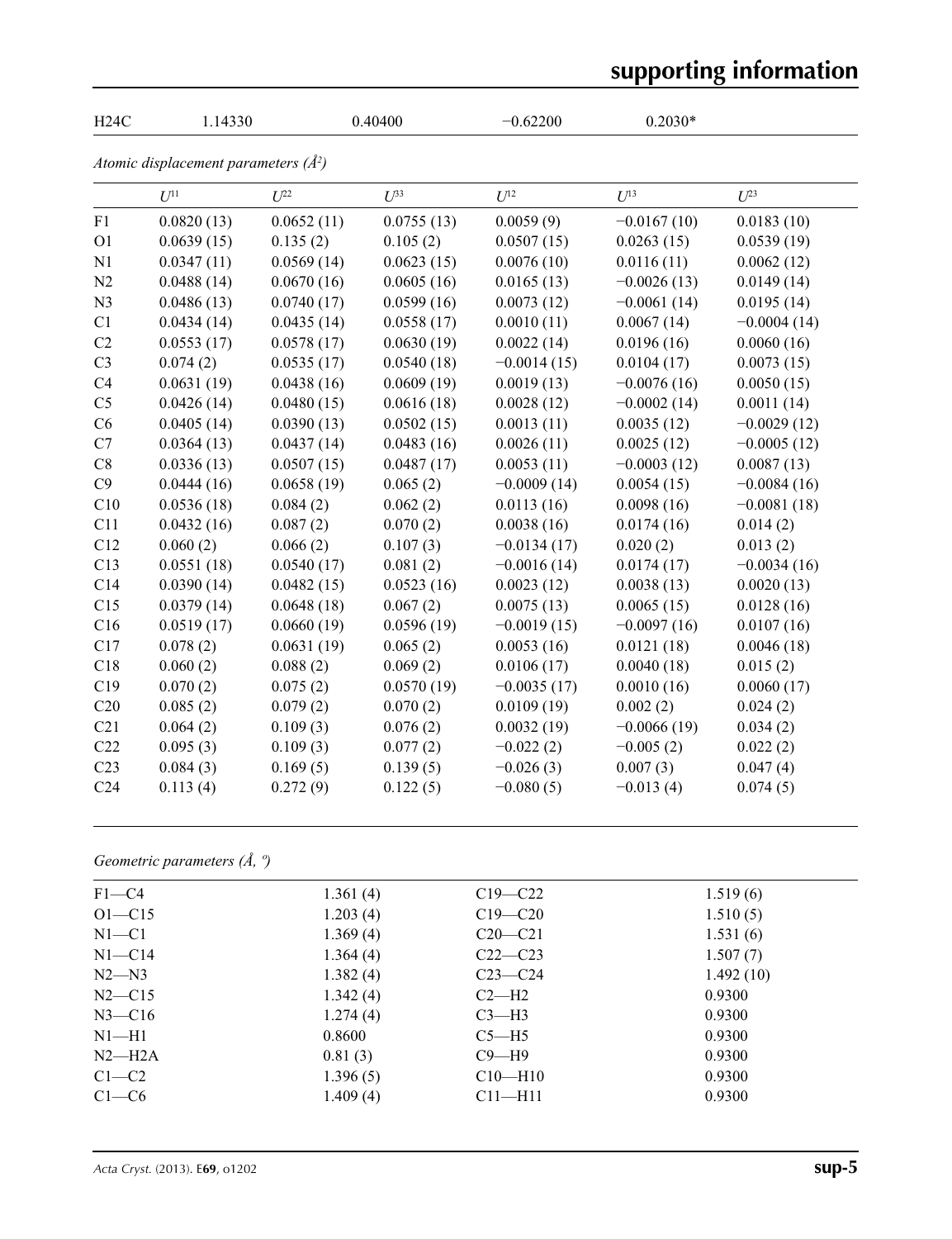| $C2-C3$           | 1.369(4)   | $C12 - H12$         | 0.9300 |
|-------------------|------------|---------------------|--------|
| $C3-C4$           | 1.387(5)   | $C13 - H13$         | 0.9300 |
| $C4 - C5$         | 1.357(5)   | $C17 - H17A$        | 0.9700 |
| $C5-C6$           | 1.406(4)   | $C17 - H17B$        | 0.9700 |
| $C6-C7$           | 1.422(4)   | $C18 - H18A$        | 0.9700 |
| $C7-C8$           | 1.494(4)   | $C18 - H18B$        | 0.9700 |
| $C7 - C14$        | 1.381(4)   | $C19 - H19$         | 0.9800 |
| $C8-C9$           | 1.378(4)   | $C20 - H20A$        | 0.9700 |
| $C8 - C13$        | 1.381(4)   | $C20 - H20B$        | 0.9700 |
| $C9 - C10$        | 1.387(4)   | $C21 - H21A$        | 0.9700 |
| $C10 - C11$       | 1.363(5)   | $C21 - H21B$        | 0.9700 |
| $C11 - C12$       | 1.353(5)   | $C22 - H22A$        | 0.9700 |
| $C12 - C13$       | 1.387(5)   | $C22 - H22B$        | 0.9700 |
| $C14 - C15$       | 1.479(4)   | $C23 - H23A$        | 0.9700 |
| $C16 - C21$       | 1.493(5)   | $C23 - H23B$        | 0.9700 |
| $C16 - C17$       | 1.491(5)   | $C24 - H24A$        | 0.9600 |
| $C17-C18$         | 1.525(5)   | $C24 - H24B$        | 0.9600 |
| $C18 - C19$       | 1.517(5)   | C24-H24C            | 0.9600 |
|                   |            |                     |        |
| $Cl-M1-C14$       | 109.5(2)   | $C4-C5-H5$          | 122.00 |
| $N3 - N2 - C15$   | 119.7(3)   | $C6-C5-H5$          | 121.00 |
| $N2 - N3 - C16$   | 117.2(3)   | $C8-C9-H9$          | 120.00 |
| $Cl-M1-H1$        | 125.00     | $C10-C9-H9$         | 120.00 |
| $C14 - N1 - H1$   | 125.00     | $C9 - C10 - H10$    | 120.00 |
| $N3 - N2 - H2A$   | 128.8 (18) | $C11 - C10 - H10$   | 120.00 |
| $C15 - N2 - H2A$  | 111.5(18)  | $C10-C11-H11$       | 120.00 |
| $N1-C1-C6$        | 107.2(3)   | $C12 - C11 - H11$   | 120.00 |
| $C2-C1-C6$        | 121.9(3)   | $C11 - C12 - H12$   | 120.00 |
| $N1-C1-C2$        | 130.9(3)   | $C13 - C12 - H12$   | 120.00 |
| $C1-C2-C3$        | 117.7(3)   | $C8 - C13 - H13$    | 120.00 |
| $C2 - C3 - C4$    | 120.1(3)   | $C12-C13-H13$       | 120.00 |
| $F1-C4-C3$        | 117.0(3)   | $C16 - C17 - H17A$  | 110.00 |
| $C3-C4-C5$        | 124.1(3)   | C16-C17-H17B        | 109.00 |
| $F1-C4-C5$        | 118.9(3)   | C18-C17-H17A        | 110.00 |
| $C4-C5-C6$        | 117.0(3)   | C18-C17-H17B        | 110.00 |
| $C1-C6-C5$        | 119.3(3)   | $H17A - C17 - H17B$ | 108.00 |
| $C5 - C6 - C7$    | 133.2(2)   | $C17 - C18 - H18A$  | 109.00 |
| $C1-C6-C7$        | 107.5(2)   | $C17 - C18 - H18B$  | 109.00 |
| $C6-C7-C14$       | 106.3(2)   | $C19 - C18 - H18A$  | 109.00 |
| $C8-C7-C14$       | 128.1(2)   | C19-C18-H18B        | 109.00 |
| $C6-C7-C8$        | 125.5(2)   | H18A-C18-H18B       | 108.00 |
| $C7 - C8 - C13$   | 120.0(2)   | $C18-C19-H19$       | 107.00 |
| $C9 - C8 - C13$   | 117.9(3)   | $C20-C19-H19$       | 107.00 |
| $C7 - C8 - C9$    | 122.1(2)   | $C22-C19-H19$       | 107.00 |
| $C8 - C9 - C10$   | 120.8(3)   | C19-C20-H20A        | 109.00 |
| $C9 - C10 - C11$  | 120.5(3)   | $C19 - C20 - H20B$  | 109.00 |
| $C10-C11-C12$     | 119.4(3)   | $C21 - C20 - H20A$  | 109.00 |
| $C11 - C12 - C13$ | 120.9(3)   | $C21 - C20 - H20B$  | 109.00 |
|                   |            |                     |        |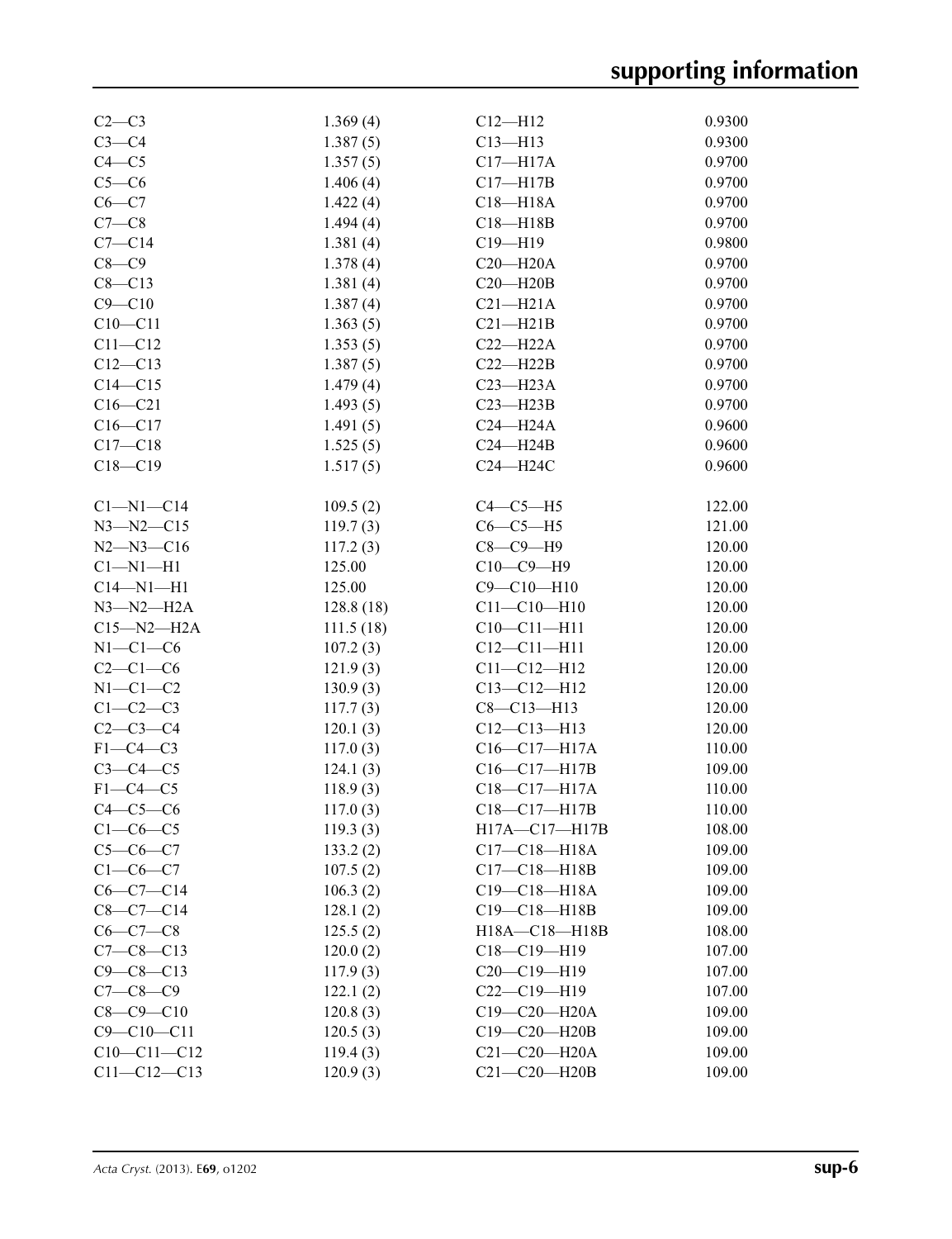| $C8 - C13 - C12$                     | 120.6(3)               | H20A-C20-H20B                               | 108.00              |
|--------------------------------------|------------------------|---------------------------------------------|---------------------|
| $N1 - C14 - C15$                     | 117.7(2)               | $C16 - C21 - H21A$                          | 110.00              |
| $C7 - C14 - C15$                     | 132.7(2)               | $C16-C21-H21B$                              | 110.00              |
| $N1 - C14 - C7$                      | 109.5(2)               | $C20-C21-H21A$                              | 110.00              |
| $N2 - C15 - C14$                     | 115.8(2)               | $C20-C21-H21B$                              | 110.00              |
| $O1 - C15 - N2$                      | 122.8(3)               | $H21A - C21 - H21B$                         | 108.00              |
| $O1 - C15 - C14$                     | 121.4(3)               | $C19 - C22 - H22A$                          | 108.00              |
| $N3 - C16 - C21$                     | 117.3(3)               | $C19-C22-H22B$                              | 108.00              |
| $C17-C16-C21$                        | 113.7(3)               | $C23 - C22 - H22A$                          | 108.00              |
| $N3 - C16 - C17$                     | 129.0(3)               | $C23 - C22 - H22B$                          | 108.00              |
| $C16-C17-C18$                        | 110.7(3)               | H22A-C22-H22B                               | 107.00              |
| $C17 - C18 - C19$                    | 113.2(3)               | C22-C23-H23A                                | 109.00              |
| $C18 - C19 - C20$                    | 110.8(3)               | $C22-C23-H23B$                              | 109.00              |
| $C18-C19-C22$                        | 112.6(3)               | $C24 - C23 - H23A$                          | 109.00              |
| $C20-C19-C22$                        | 112.2(3)               | $C24-C23-H23B$                              | 109.00              |
| $C19 - C20 - C21$                    | 112.8(3)               | H23A-C23-H23B                               | 108.00              |
| $C16 - C21 - C20$                    | 110.0(3)               | $C23-C24-H24A$                              | 109.00              |
| $C19 - C22 - C23$                    | 116.2(4)               | $C23-C24-H24B$                              | 109.00              |
| $C22-C23-C24$                        | 114.1(6)               | C23-C24-H24C                                | 109.00              |
| $C1-C2-H2$                           | 121.00                 | $H24A - C24 - H24B$                         | 110.00              |
| $C3-C2-H2$                           | 121.00                 | H24A-C24-H24C                               | 109.00              |
| $C2-C3-H3$                           | 120.00                 | H24B-C24-H24C                               | 110.00              |
| $C4-C3-H3$                           | 120.00                 |                                             |                     |
|                                      |                        |                                             |                     |
|                                      |                        |                                             |                     |
|                                      |                        |                                             |                     |
| $Cl-M1-C14-C15$                      | $-178.2(2)$            | $C14-C7-C8-C13$                             | 79.6 (4)            |
| $C14 - N1 - C1 - C2$                 | 176.9(3)               | $C14-C7-C8-C9$                              | $-101.6(3)$         |
| $C14 - N1 - C1 - C6$                 | $-0.2(3)$              | $C8-C7-C14-C15$                             | 2.2(5)              |
| $C1 - N1 - C14 - C7$                 | 0.0(3)                 | $C6-C7-C8-C13$                              | $-95.4(3)$          |
| $C15 - N2 - N3 - C16$                | 174.8(3)               | $C9 - C8 - C13 - C12$                       | 1.3(5)              |
| $N3 - N2 - C15 - O1$                 | 7.1(5)                 | $C7-C8-C13-C12$                             | $-179.9(3)$         |
| $N3 - N2 - C15 - C14$                | $-174.2(2)$            | $C7-C8-C9-C10$                              | 179.6(3)            |
| $N2 - N3 - C16 - C21$                | $-177.8(3)$            | $C13-C8-C9-C10$                             | $-1.6(4)$           |
| $N2 - N3 - C16 - C17$                | $-1.1(5)$              | $C8-C9-C10-C11$                             | 1.0(5)              |
| $C2 - C1 - C6 - C7$                  | $-177.2(3)$            | $C9 - C10 - C11 - C12$                      | 0.2(5)              |
| $N1-C1-C2-C3$                        | $-177.8(3)$            | $C10-C11-C12-C13$                           | $-0.5(5)$           |
| $C6-C1-C2-C3$                        | $-1.0(4)$              | $C11 - C12 - C13 - C8$                      | $-0.2(5)$           |
| $N1-C1-C6-C7$                        | 0.3(3)                 | $N1 - C14 - C15 - N2$                       | $-167.4(3)$         |
| $C2-C1-C6-C5$                        | 1.1(4)                 | $C7 - C14 - C15 - 01$                       | $-166.4(3)$         |
| $N1-C1-C6-C5$                        | 178.6(2)               | $C7 - C14 - C15 - N2$                       | 14.9(5)             |
| $C1 - C2 - C3 - C4$                  | 0.6(4)                 | $N1 - C14 - C15 - 01$                       | 11.3(4)             |
| $C2-C3-C4-F1$                        | $-179.6(3)$            | $N3 - C16 - C17 - C18$                      | $-122.2(4)$         |
| $C2-C3-C4-C5$                        | $-0.3(5)$              | $C21-C16-C17-C18$                           | 54.6 (4)            |
| $C3 - C4 - C5 - C6$<br>$F1-C4-C5-C6$ | 0.4(4)                 | $N3 - C16 - C21 - C20$<br>$C17-C16-C21-C20$ | 121.6(3)            |
| $C4 - C5 - C6 - C7$                  | 179.7(2)               | $C16-C17-C18-C19$                           | $-55.6(4)$          |
| $C4 - C5 - C6 - C1$                  | 177.0(3)               | $C17-C18-C19-C20$                           | $-52.3(4)$          |
| $C5-C6-C7-C8$                        | $-0.8(4)$<br>$-2.3(5)$ | $C17-C18-C19-C22$                           | 51.8(4)<br>178.4(3) |